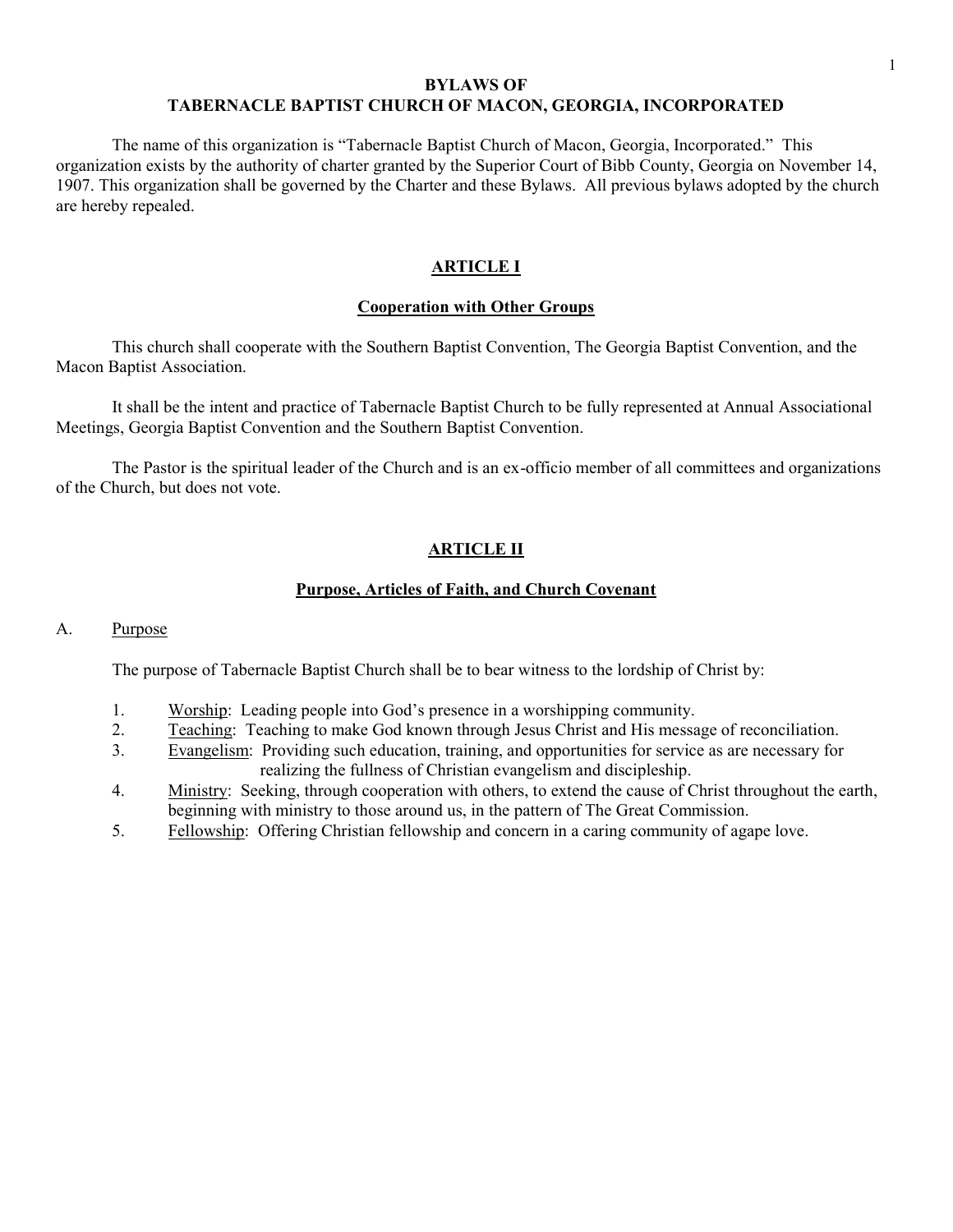## B. Articles of Faith

Our doctrinal statement is The Baptist Faith and Message, adopted by the Southern Baptist Convention in 2000. The following introductory statement gives the reason for a Statement of Faith.

"Baptists are a people who profess a living faith. This faith is rooted and grounded in Jesus Christ who is 'the same yesterday, and today, and forever.' "

Therefore, the sole authority for faith and practice among Baptists is Jesus Christ whose will is revealed in the Holy Scriptures.

A living faith must experience a growing understanding of truth and must be continually interpreted and related to the needs of each new generation. Throughout their history, Baptist bodies, both large and small, have issued statements of faith which compromise a consensus of their beliefs. Such statements have never been regarded as complete, infallible statements of faith, nor as official creeds carrying mandatory authority. Thus, this generation of Southern Baptists is in historic succession of intent and purpose as it endeavors to state for its time and theological climate those articles of the Christian faith which are most surely held among us.

Baptists emphasize the soul's competency before God, freedom in religion, and the priesthood of the believer. However, this emphasis should not be interpreted to mean that there is an absence of certain definite Biblical doctrines that Baptists believe, cherish, and with which they have been and are now closely identified.

We think a statement of faith is a blessing because . . .

- 1. A statement of faith summarizes the essential Christian beliefs.
- 2. A statement of faith shows unity in Christ.

As members of a local church, we profess the essential tenets of the Christian faith as well as a couple of distinctives that differentiate our beliefs from other Disciples of Christ.

3. A statement of faith helps guard the church from error.

A statement of faith lays out our understanding of doctrine clearly and can be used as a tool to ensure solid teaching.

Because Tabernacle Baptist Church, its ministers and membership sincerely believes the Biblical definition and sanctity of marriage as being between one man and one woman and not between members of the same sex, these Bylaws are adopted in church conference and amends the current Bylaws of Tabernacle Baptist Church, so that;

- (a) This Amendment to Tabernacle Baptist Church Bylaws prohibit the church or any of its ministers from performing same-sex marriages and prohibits any of its members from entering into a same-sex marriage; and further,
- (b) The church facilities, to include all property and assets owned by Tabernacle Baptist Church shall not be used to condone and/or allow any activity condemned by the church's doctrines; and further,
- (c) Premarital counseling by minister(s) of Tabernacle Baptist Church shall be required of all persons before any marriage is performed using property and or facilities of Tabernacle Baptist Church; and further,

Tabernacle Baptist Church shall adopt a written hiring policy that prohibits the church from hiring homosexuals, whether practicing or not, and from hiring individuals who do not believe or have the convictions that homosexuality is a grave sin before God.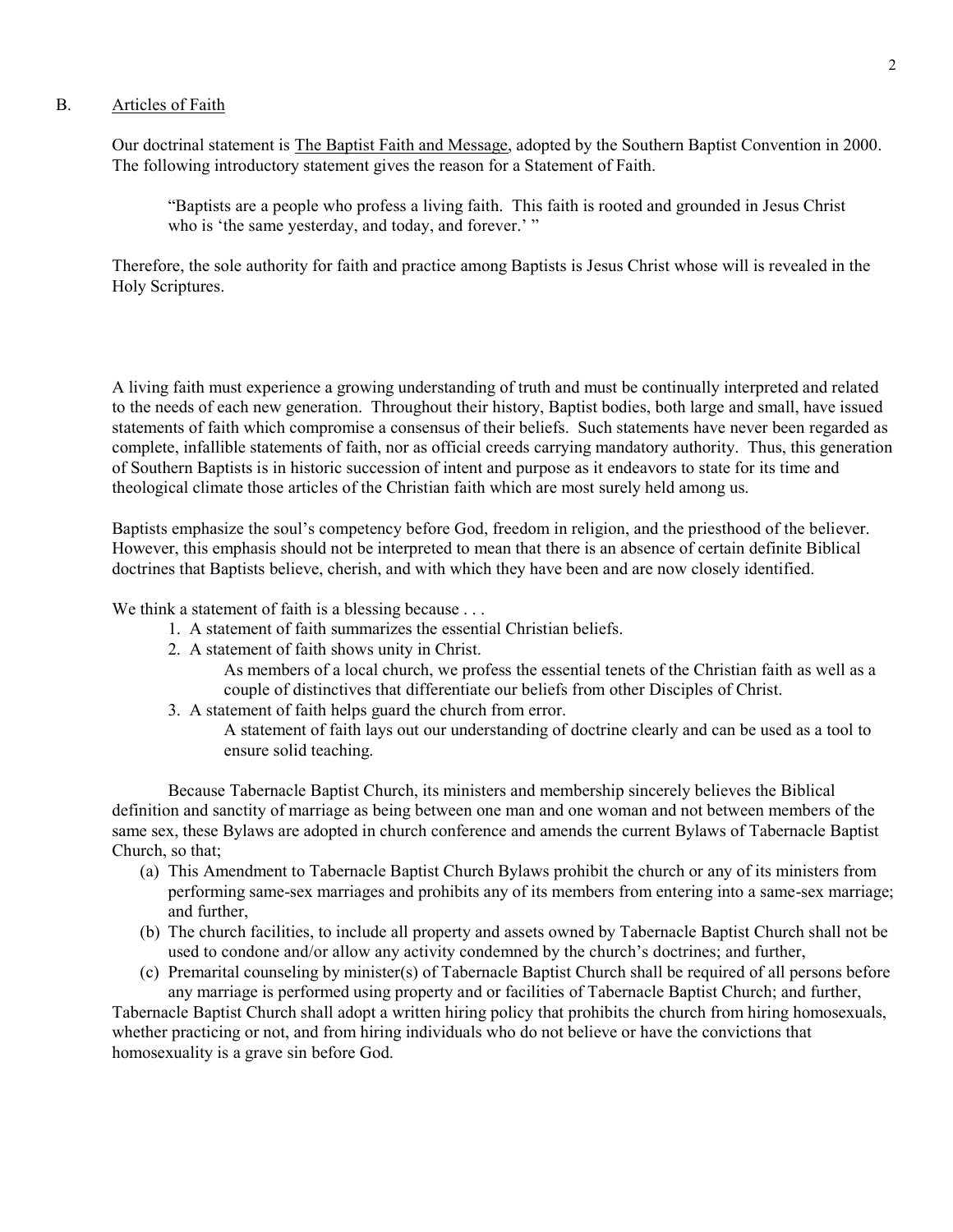# C. Church Covenant

The Church Covenant is a statement of shared responsibilities of church members in relation to God and to each other.

"Having been led, as we believe, by the Spirit of God, to receive the Lord Jesus Christ as our Savior and, on the profession of faith, having been baptized in the name of the Father, and of the Son, and of the Holy Spirit, we do now, in the presence of God, and this assembly, most solemnly and joyfully enter into covenant with one body in Christ.

"We engage, therefore, by the aid of the Holy Spirit, to walk together in Christian love; to strive for the advancement of this Church, in knowledge, holiness, comfort; to promote its prosperity and spirituality; to sustain its worship, ordinances, discipline, and doctrines; to contribute cheerfully and regularly to the support of the ministry, the expenses of the church, the relief of the poor, and the spread of the Gospel through all nations.

"We also engage to maintain family and secret devotions; to religiously educate our children; to seek the salvation of our kindred and acquaintances; to walk circumspectly in the world; to be just in our dealings, faithful in our engagements, and exemplary in our deportment; to avoid all tattling, backbiting, and excessive anger; to abstain from the sale of, and use of, intoxicating drinks as a beverage; to be zealous in our efforts to advance the kingdom of our Savior.

"We further engage to watch over one another in brotherly love; to remember one another in prayer; to aid one another in sickness and distress; to cultivate Christian sympathy in feeling and Christian courtesy in speech; to be slow to take offense, but always ready for reconciliation and mindful of the rules of our Saviour to secure it without delay.

"We moreover engage that, when we remove from this place, we will, as soon as possible, unite with some other church where we can carry out the spirit of this covenant and the principles of God's Word."

## **ARTICLE III**

## Officers and Their Duties

Section 1 - GENERAL STATEMENT---The term of office of all officers of the Church, except as hereinafter provided for, shall expire August 31st of each year, but, if for any reason the Church is late in holding the election of officers for the ensuing year, officers of the previous year shall continue to serve until their successors are elected.

Officers of the Church may be elected at any church conference, and shall be elected from the membership of the church and must continue to be a member of the Church in order to remain an officer.

Section 2 - CHURCH CLERK---It shall be the duty of the Church Clerk, in cooperation with the Clerk's Committee and the Church Office, to keep accurate minutes of all business meetings of the Church in a book provided for that purpose; to keep a record of all members received into the Church and to issue church letters to other churches of Like Faith and Order.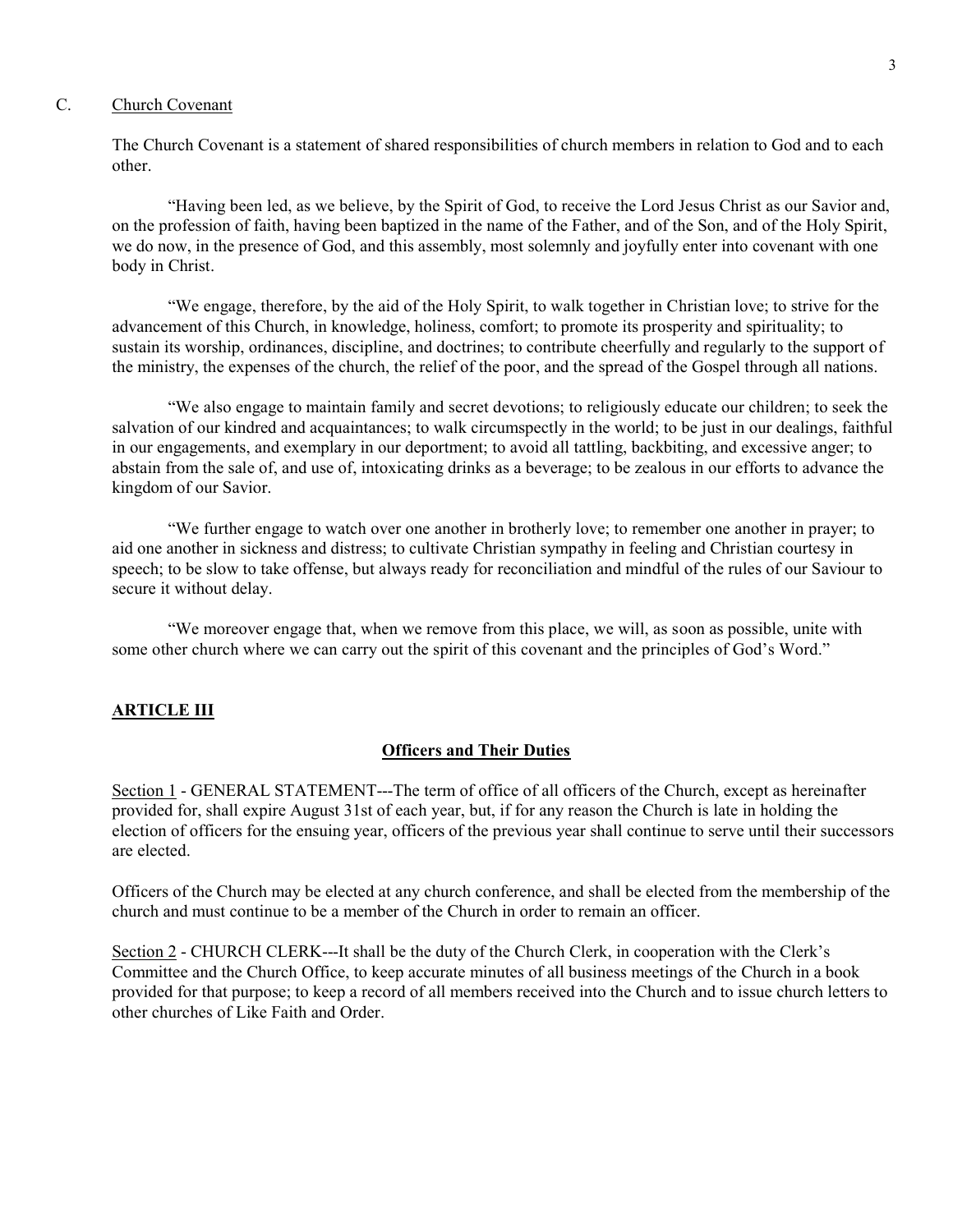Section 3 - CHURCH TREASURER---It shall be the duty of the Church Treasurer to account for all funds deposited in the bank by the Money Counting Committee and to disburse funds as authorized by the Finance Committee. All disbursements shall be made by check. All checks shall be signed by two of the following people: the Treasurer, the Chairman, or Vice-Chairman of the Finance Committee.

It shall be the duty of the Treasurer to publish a financial report monthly and make it available to the membership. Otherwise, it shall be read at the regular business meeting of the Church. The Treasurer shall make his records available for examination by the Auditing Committee or the Finance Committee.

Section 4 - TRUSTEES---There shall be four Trustees elected from the church membership. Each new Trustee shall be elected for a term of two years. After serving a full term or unexpired term, a Trustee shall not be eligible for re-election for a period of one year after expiration of his term.

It shall be the duty of the Trustees to sign all legal papers, including deeds, mortgages, deeds to secure debt, promissory notes, contracts, and other legal instruments of every kind and character on behalf of the Church and in the name of the Church when specifically authorized to do so by the Church, and the manner in which they shall sign such papers shall be:

TABERNACLE BAPTIST CHURCH OF MACON, GEORGIA, INC.

By:  $\Box$  $\mathcal{L}_\text{max}$  $\mathcal{L}_\text{max}$ 

TRUSTEES

All papers or instruments signed on behalf of the Church shall be signed by at least three Trustees.

Section 5 - The Church shall elect such other officers as it deems necessary for carrying on of its work and shall specify their duties.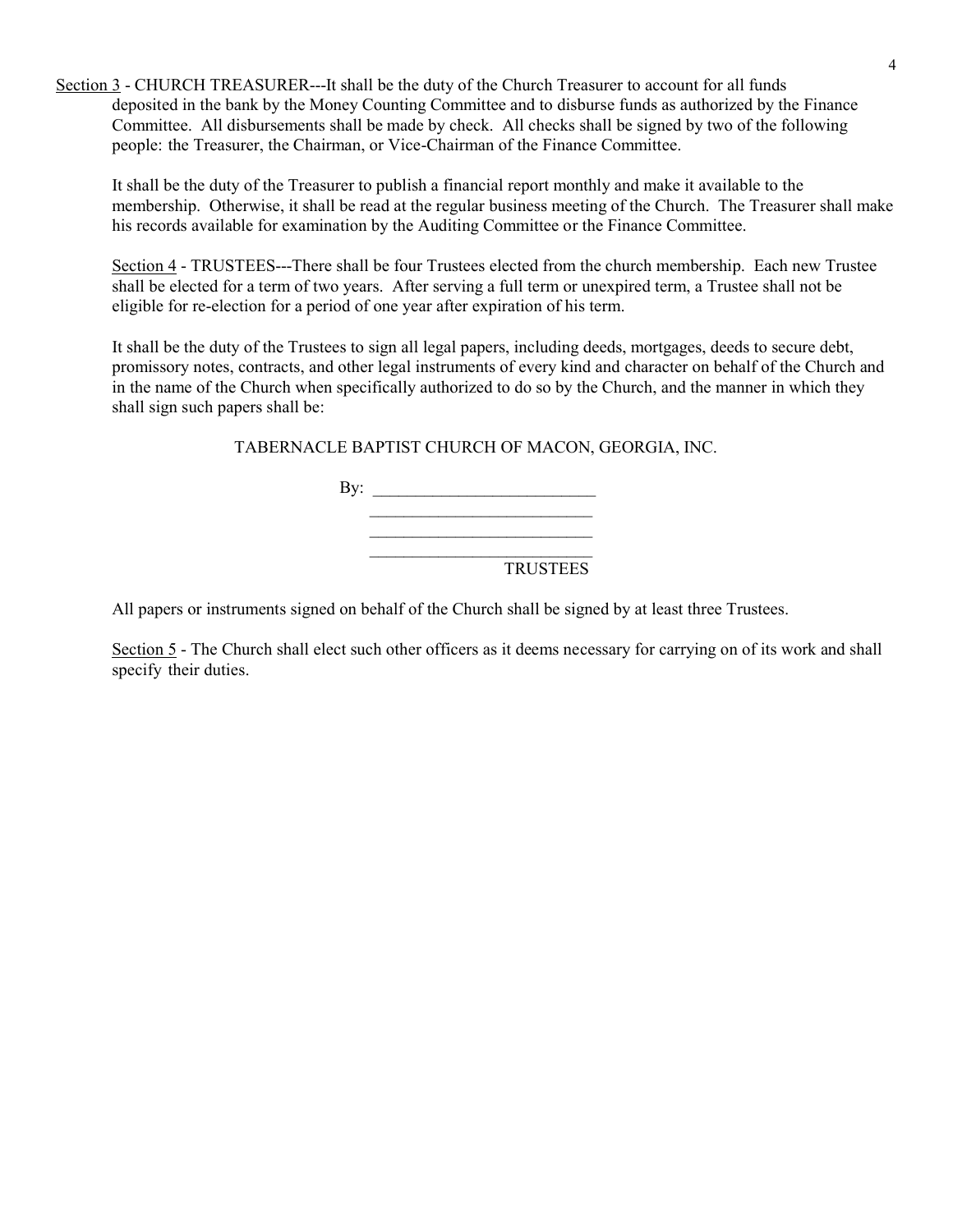# ARTICLE IV

# **Membership**

## Section 1 - Qualifications

4.1.1 To qualify for membership in this church, a person

- 1. must be a believer in Jesus Christ who gives evidence of regeneration,
- 2. who has been baptized in obedience to Christ, following his or her regeneration,
- 3. and who wholeheartedly believes in the Christian faith as revealed in the Bible.
- 4. Each member must sustain the doctrines of our church and not hold any settled convictions contrary to them, in accord with our Statement of Faith,
- 5. and must promise to keep the commitments expressed in the Church Covenant.

4.1.2 The normal process for becoming a member is

- 1. an assessment of a person's qualification for membership in an interview with the pastor,
- 2. complete the prospective member's class,
- 3. and a vote by the entire church on the basis of the person's profession of faith.

## Section 2 - Admission of Members

4.2 To be admitted into church membership, applicants shall be recommended by the pastor for admission and accepted by vote of at least 75% of the members present at any regular or special meeting of the members. At that point newly elected members shall relinquish their membership in other churches. Those applying for membership will be received as members by baptism or letter of transfer. A statement of faith may suffice in the event that a letter of transfer is not obtainable.

## Section 3 - Duties and Privileges of Membership

4.3.1 In accord with the duties enumerated in the Church Covenant, each member shall be privileged and expected to participate in and contribute to the ministry and life of the church, consistent with God's leading and with the gifts, time, and material resources each has received from God. Only those who are members of this congregation shall be entitled to lead in the ministries of the church such as department heads, ministry leaders, and teachers.

4.3.2 It is the privilege and responsibility of members to attend all members' meetings and vote on the election of officers, on decisions regarding membership status, and on such other matters submitted to a vote.

# Section 4 – On Member Care

4.4.1 Formative discipline is inherent in the preaching, teaching, and exercise of other ministries in the church. (Formative discipline is the normal teaching, preaching, exhorting, encouraging, and admonishing that goes on within a healthy body of believers.) When formative discipline fails due to sin, the leadership of the church will take the necessary action to care for the person involved. This may include counseling, admonishment, encouragement, prayer, and exhortation. This will never be entered into lightly or quickly. This is always done for the good of the church and the good of the individual. The goal is remedial, that is, the goal is always the salvation and holiness and good of the one being cared for.

4.4.2 <sup>15</sup> "If your brother sins against you, go and tell him his fault, between you and him alone. If he listens to you, you have gained your brother. <sup>16</sup> But if he does not listen, take one or two others along with you, that every charge may be established by the evidence of two or three witnesses. <sup>17</sup> If he refuses to listen to them, tell it to the church. And if he refuses to listen even to the church, let him be to you as a Gentile and a tax collector. (Mat 18:15-17 ESV) Any member consistently neglectful of his or her duties or guilty of conduct by which the name of our Lord Jesus Christ may be dishonored, and so opposing the welfare of the church, shall be subject to the care and direction of the leadership as addressed above, according to the instructions of our Lord in Matthew 18:15-17 and the example of scripture (1 Corinthians 5).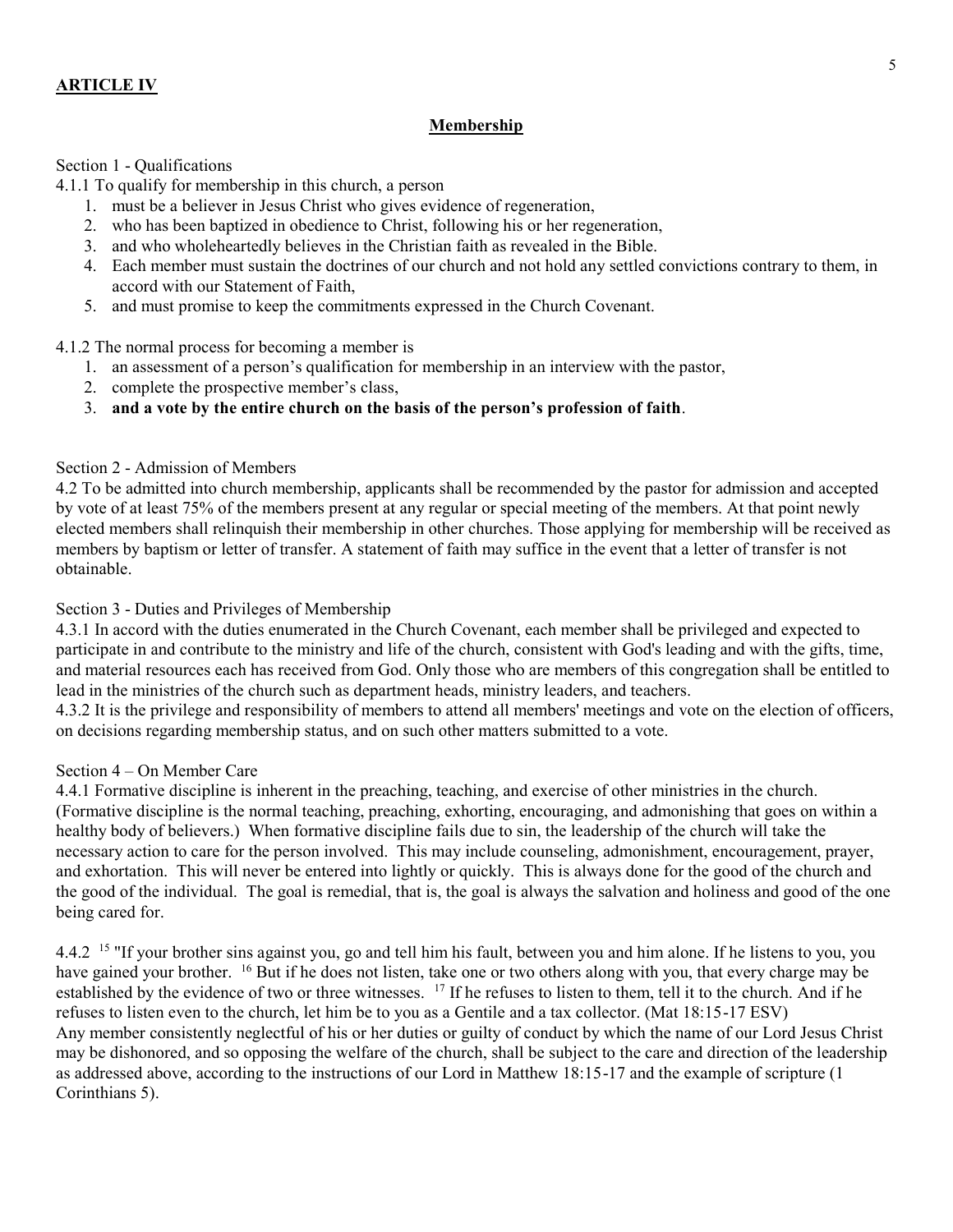4.4.3 The purpose of such action should be:

1. For the repentance, reconciliation, and spiritual growth of the individual (Heb. 12:1-11; Matt. 18:15-17; 1 Cor. 5:5; Gal. 6:1);

- 2. For the instruction in righteousness and good of other Christians, as an example to them (1 Cor. 5:11; 1 Tim. 5:20; Heb. 10:24-25);
- 3. For the purity of the church as a whole (1 Cor. 5:6-7; Eph. 5:27; Rev. 21:2);
- 4. For the good of our corporate witness to non-Christians (Matt. 5:13-16; John 13:35; Acts 5:10-14); and
- 5. Supremely for the glory of God by reflecting His holy character (Deut. 5:11; John 15:8; Eph. 1:4; 1 Pet. 2:12).

4.4.4 After a demonstration of genuine repentance and proper counseling it is desirable in the case of public sin that a confession be made before the church, so that the church can freely extend forgiveness. Such public confession is especially necessary in the case of the pastor and deacons (1 Tim. 5:19-20; Gal. 2:11-14).

Section 5 - Termination of Membership

4.5 Termination of membership shall be recognized by the church following the death, transfer of membership, or voluntary resignation of any church member. Membership may also be terminated for failure to adhere to Article 4 section 4. This is to be done at the recommendation of the leadership of the church.

# ARTICLE V

# Church Staff

The Pastor will be administrative head of the Church and, as such, will direct the work of the Church Staff. He is the spiritual leader of the Church and is an ex-officio member of all committees and organizations of the Church, but does not vote.

- 1. In addition to the Pastor, the Church will employ a Minister of Music who will lead the congregation in the absence of the Pastor. He will serve according to the terms of his job description and these Bylaws.
- 2. Other staff members, i.e. Minister of Visitation, etc., shall be called as deemed necessary by the Church to adequately direct the programs of the Church.

# ARTICLE VI

# Committees, Their Election and Duties

# A. Election of Church Nominating Committee

The first Sunday morning of March during the morning service, the Pastor shall give the members present an opportunity to make nominations for members of the Nominating Committee. Nominations shall be made by secret ballot.

Prior to the Sunday of the election, each church family shall receive a sample ballot by mail and a reminder of the responsibilities of the committee. Each church member will be encouraged to prayerfully consider nominees of high Christian character and faithful church support. The sample ballot shall contain lines for the names of six people.

On the Sunday of the nominations, each member present shall receive an official ballot on which he or she will write the names of not more than six people.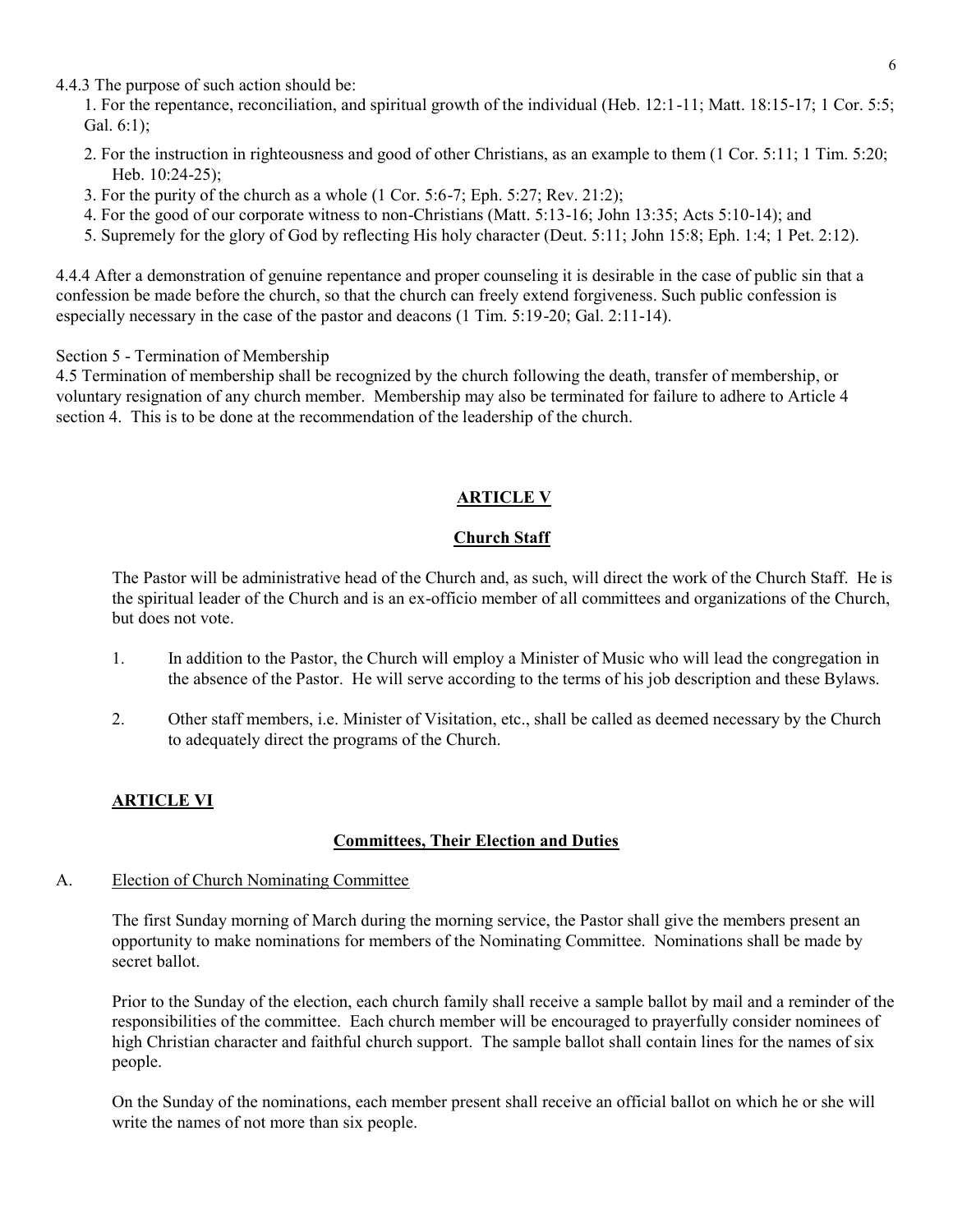These ballots shall be given to a Screening Committee composed of the Pastor, Deacon Chairman, Deacon Vice Chairman, Secretary of the Deacons, and retiring Chairman of the Nominating Committee. The Pastor shall chair this special committee. All persons nominated shall be considered and examined as to Christian character, church support, and willingness to serve. The Screening Committee shall then seek out, under the leadership of the Holy Spirit, six people who will be willing to serve as the Nominating Committee. These six people will be presented to the Church at any service for approval. The Nominating Committee shall serve for one year, or until their successors are elected, and will not be eligible for re-election for a period of two years after the expiration of their individual terms.

The Nominating Committee shall elect its own Chairperson, Vice Chairperson, and Secretary.

The first responsibility of the Nominating Committee shall be to prayerfully enlist:

The Sunday School Director (recommended by Minister of Education) The Discipleship Training Director (recommended by Minister of Education) The WMU Director The Brotherhood Director

The Minister of Music, Minister of Education, Minister to Students, Minister to Children, and other ministerial staff shall lead in the enlistment process for all positions in their respective areas of ministry.

The Nominating Committee shall keep in mind that the church year begins September 1, and shall make every effort to recommend to the church the nominees for all elected positions as early as possible so as to give adequate time for preparation and training prior to the new church year.

## B. Finance Committee

The Finance Committee shall be composed of nine (9) elected members and the Treasurer of the Church, who is a voting member of this Committee. Each elected member shall be elected in the same manner as other church officers and shall serve for a period of three years, unless elected to fill an unexpired term. After completing a full term or an unexpired term, a member of the Finance Committee will not be eligible for re-election for a period of one year.

The Finance Committee shall have control of all church funds and handle all financial matters of the church. They shall fix all salaries and compensation of all paid employees. The Finance Committee shall employ and dismiss all paid employees, not including the Pastor, Minister of Music, and any other full-time ministerial staff member called by the Church. Any paid employee of the Church wishing to resign shall submit his or her resignation to the Finance Committee in writing.

At the first meeting of the Finance Committee in September, it shall elect its Chairperson, Vice-Chairperson, and Secretary. The Secretary shall keep minutes of all meetings of the Finance Committee in a book provided for that purpose. The Secretary of the Finance Committee shall not be the Church Treasurer.

It shall be the duty of the Finance Committee to prepare each year a budget setting forth the expected expenditures for the church financial year, January 1 through December 31. The budget shall be approved by the Serving and Supporting deacons and the Church. The budget shall be presented to the church for approval on the first Sunday in December.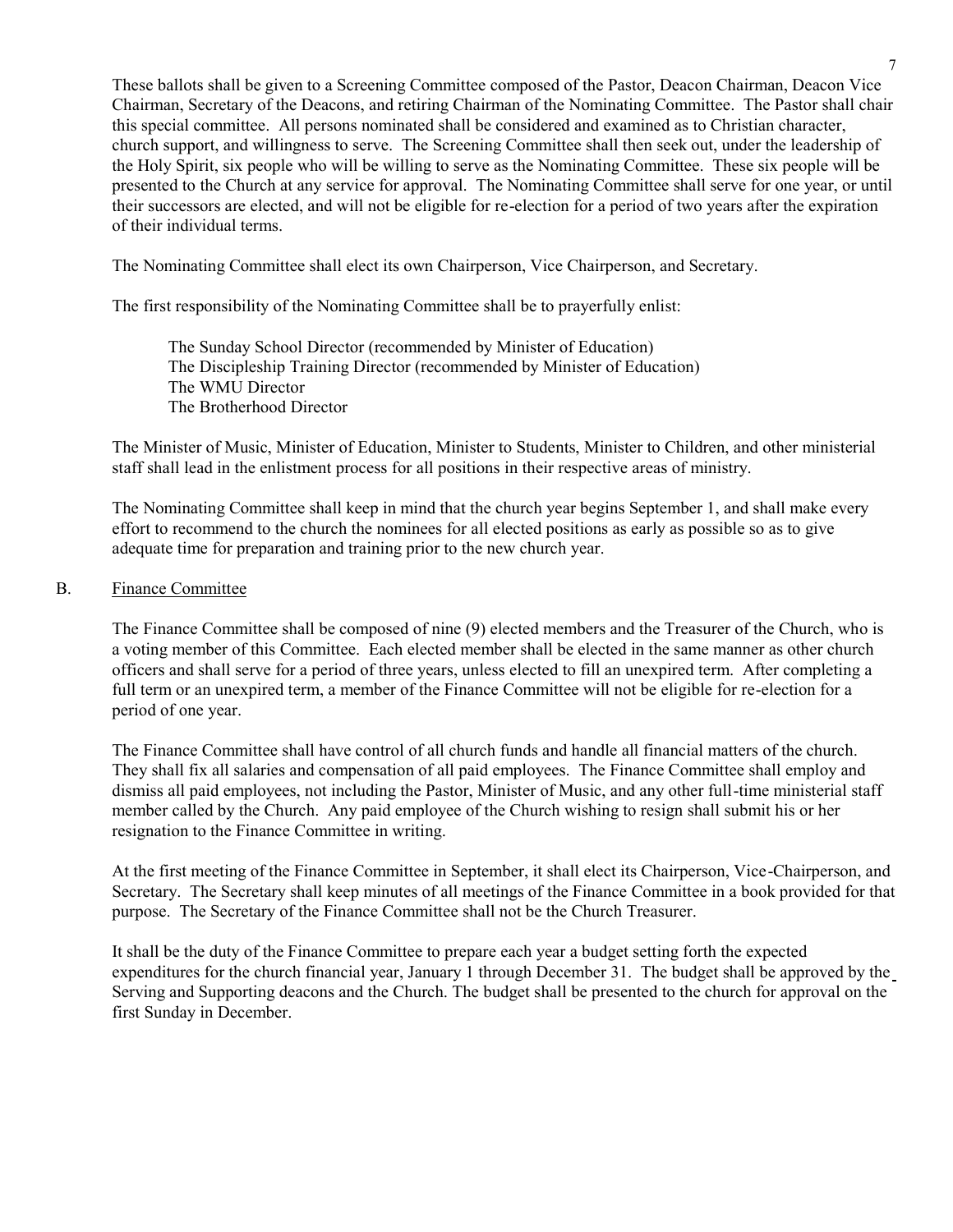### C. Money Counting Committee

The Money Counting Committee shall be composed of a least eight (8) members elected annually as other officers of the church. Members of this Committee shall open all envelopes and receive all monies coming into the Church, shall count the money and prepare a deposit slip in triplicate, giving one copy to the Auditing Committee. After preparing the bank deposit, it shall be put into a locked bag provided for that purpose and carried by at least two members of the committee to the bank, if open. If the bank is not open, it shall be deposited in the night depository of said bank.

## D. Auditing Committee

The Auditing Committee shall be composed of two members, neither of whom shall be the Treasurer of the Church nor a member of the Finance Committee. It shall be the duty of the Auditing Committee to examine the statement from the bank as soon as it is received each month and verify the deposits made in the bank to see that they agree with duplicate deposit slips furnished the Auditing Committee by the Money Counting Committee. Any difference should be reported to the Finance Committee.

# E. Pastor Selection Committee

This committee shall be composed of the Chairman of Deacons, the Chairman of the Finance Committee, The Sunday School Director, The Director of the Woman's Missionary Union, the Discipleship Training Director, the Director of Brotherhood, and the Chairman of the Nominating Committee.

The Chairman of Deacons shall act as Chairman of the Pastor Selection Committee, and the Sunday School Director shall act as Vice-Chairman.

In case of a vacancy in the pulpit, the Pastor Selection Committee shall recommend a new pastor to the Serving and Supporting Deacons who will, if they agree, recommend him to the Church.

## F. Other Committees

The Church shall elect any other committees it shall deem necessary in carrying on its work. The term of office and the manner of election of such other committees shall be the same as in the case of the regular committees mentioned in these Bylaws.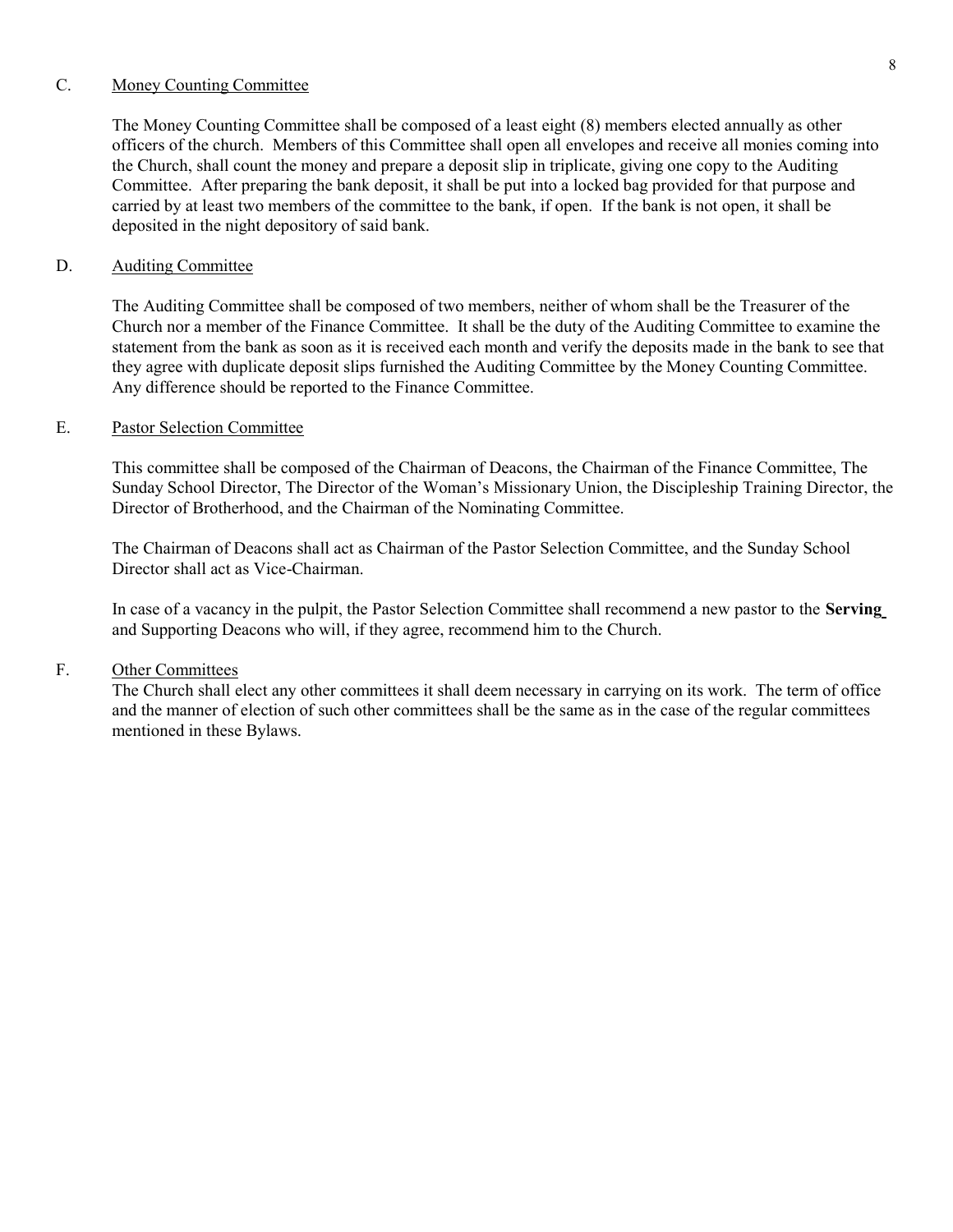# ARTICLE VII

### Church Council

A Church Council shall be established and maintained to assist the Church in planning, coordinating and evaluating church programs. The Church Council is responsible to the congregation. It serves as an advisory group to the congregation in making reports and recommendations to the Church within the scope of its assigned duties.

## A. Duties

- 1. Draft church objectives and goals for recommendation to the congregation.
- 2. Develop and recommend to the congregation action plans for reaching church goals.
- 3. Review and coordinate program plans and actions.
- 4. Prepare recommendations for the congregation regarding the use of resources in terms of the needs of church programs in working to achieve church objectives and goals.
- 5. Provide for adequate communication among church officers, organizations and committees.
- 6. Evaluate program achievements in terms of church objectives and goals and to report evaluations and recommendations to the Church.

## B. Membership

Membership of the Church Council shall include the Pastor and other Church Ministerial Staff, Educational Staff, the leader of each of the church program organizations (Sunday School, Discipleship Training, Woman's Missionary Union, Brotherhood), the Chairman of Deacons, the Church Treasurer, the Church Clerk, and such persons as the church may designate from time to time. Chairpersons of the Church Committees shall be exofficio members of the Church Council and are expected to attend meetings of the Council when matters relating to the work of their committees are to be discussed.

# C. Meetings

The Church Council should have regular meetings and called meetings as required. All meetings of the Council shall be open to members of the congregation. The Pastor or his designee shall chair meetings of the Council. Members of the Church Council will be responsible for reporting council actions to their respective programs and organizations before recommendations for church action are presented by the Council.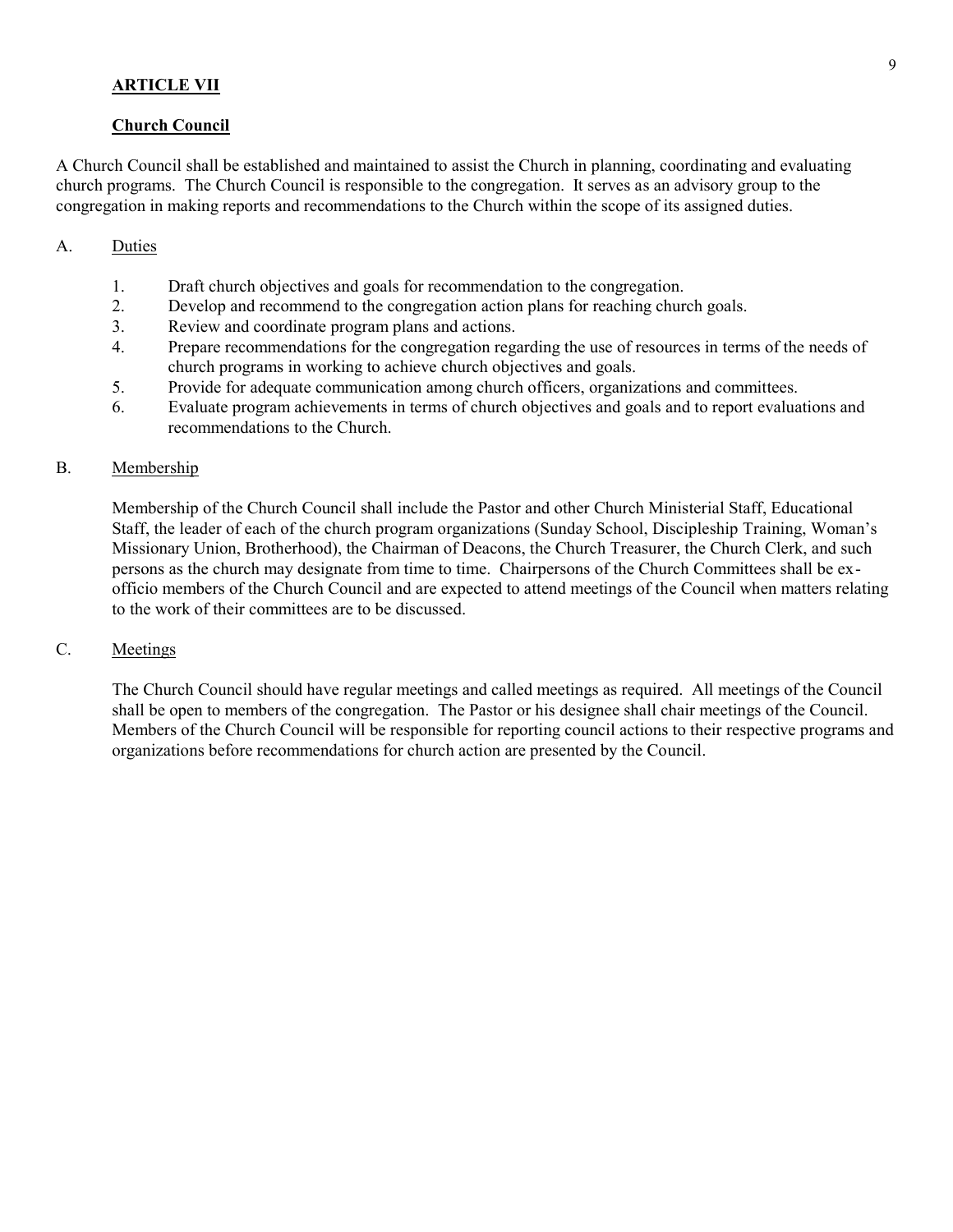# **ARTICLE VIII**

#### Deacons

## A. Number of Deacons and Term of Office

The Church will elect as many Serving Deacons as are needed to help carry on ministry and meet the needs of the Church. All of our deacons are considered Supporting deacons. As often as is necessary, the Pastor with the Chairman and Vice-Chairman of Deacons will evaluate the needs of the Church and the effectiveness of the deacon ministry, and will make recommendations to the Church if the number of Serving deacons needs to be changed. Upon such recommendation, a change in the number can be made at any regular church conference or conference called for that purpose. If the number is increased, the increase will be a number divisible by three to harmonize with the three-year rotation plan. One third of the positions added will be for three years, one third for two years and one third for one year. The increase will be effective the following September 1, to coincide with new Serving deacons taking office. If the number is increased, the following steps will be taken in order to coordinate with the three-year rotation plan. (Another method may be followed so long as it is compatible with the three-year rotation plan.)

- 1. Determination will be made as to the number of three-year, two-year, and one-year terms. (Example: If we have seven vacancies due to rotation plus six added positions, we would fill nine three-year terms, two terms of two years, and two terms of one year.)
- 2. The names of all men to serve, the number of which will be the number required to replace rotating deacons plus the new positions added, will be placed in a common container.
- 3. A first drawing will be made to fill the three-year terms. Deacons to be ordained will automatically serve three-year terms. Consequently, the church will not ordain more deacons than there are three-year terms to fill. Successive drawings will be made to fill the two-year and one-year terms.

If the number of Serving Deacons is decreased, the reduction will be achieved by not replacing positions vacated through rotation. A reduction plan compatible with the three-year rotation will be followed.

The term of office for Serving Deacons shall be for three years, except when the number is increased as explained above, and when an unexpired term is filled. After serving a three-year term, the deacon must remain off the Serving body for at least one year. Any period of service or portion of a three-year term which is for one year or more shall be considered and treated as a full term.

B. Method of Election

Any male member of Tabernacle Baptist Church, who is at least twenty-one (21) years of age and meets the qualifications as stated in Section D, shall be eligible for election as a Serving deacon. Included are those who are eligible for ordination by this Church and those who have been ordained by other Baptist churches of Like Faith and Order. Any man elected as a Serving deacon must have been a member of Tabernacle Baptist Church for at least one year.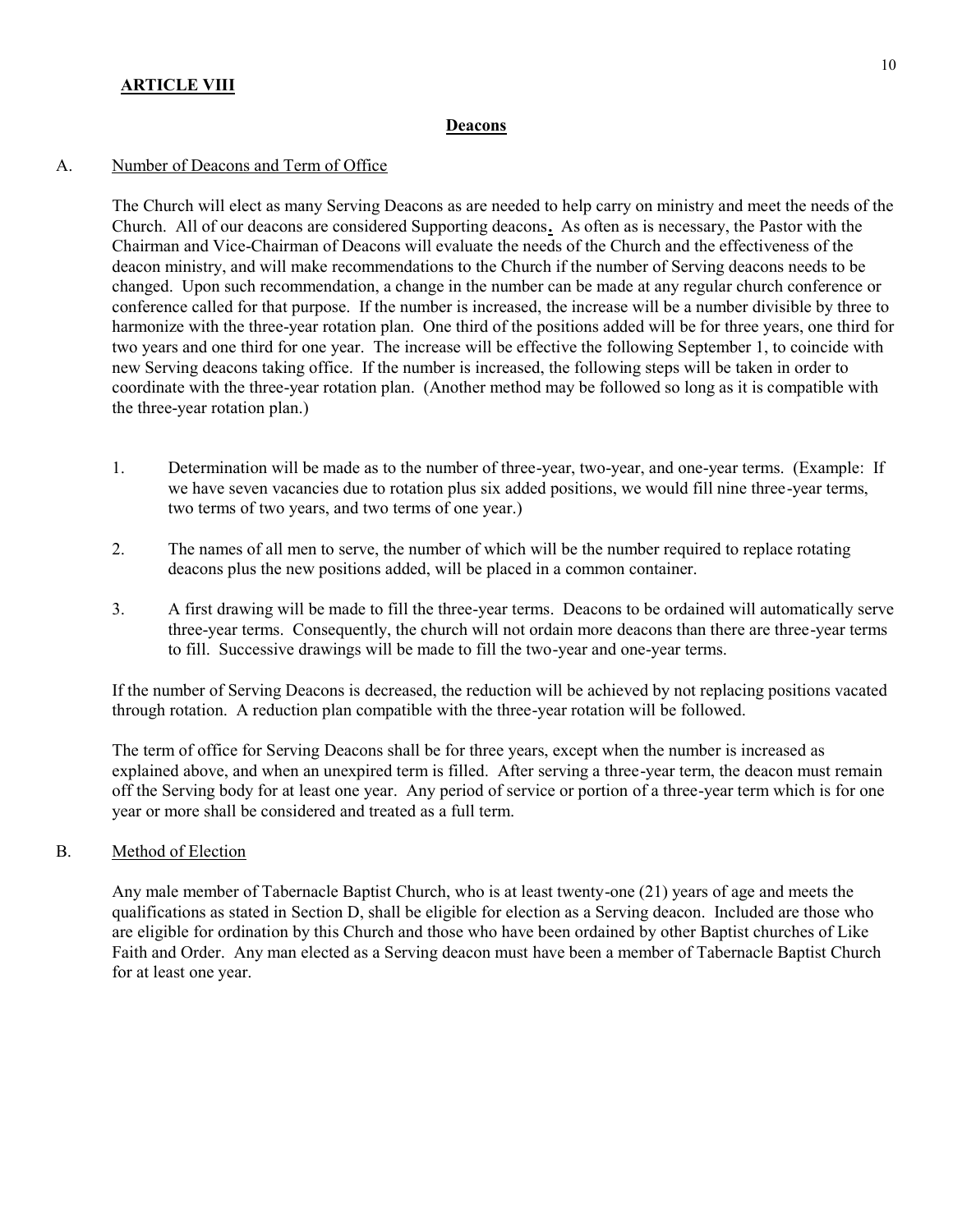A committee composed of the Pastor, Chairman, and Vice-Chairman of Deacons and two other persons shall serve as a Deacon Nominating Committee. The two other persons shall be nominated by the pastor in consultation with the Chairman of Deacons and approved by the Serving deacons. This committee is deliberately small because of sensitive issues often dealt with in deacon election. This committee will be activated before April 1, and serve until the following September 1. If vacancies occur in the Serving body during the church year, the committee will be activated then.

During the month of April and through the second Sunday of May, any church member may submit to the Deacon Nominating Committee the name or names of men they wish to be considered as Serving deacons. On the last Sunday of May the membership will be given a special opportunity to make recommendations. On that day, at an opportune time at the morning service, the members gathered will be given a recommendation form (developed in the church office) on which they may make recommendations. ALL recommendations must be in writing and signed by the member making the recommendation. Recommendations may also be given directly to the committee members or mailed to the church to the attention of the committee. A record of recommendations will be kept for use in filling vacancies. The church will be advised when the recommendation process has begun and who the committee members are.

After the second Sunday in May, the Deacon Nominating Committee will begin prayerful consideration of all men nominated. The committee may also consider other men of the church who have demonstrated a servant spirit and a Spirit-filled life. Seeking the leadership of the Lord, the committee shall select the number of men needed to fill the vacancies in the Serving body. The selection process shall include a personal visit and interview with the man being considered and his wife. During the interview, the prospective deacon shall be questioned as to his willingness for service, and the qualifications of a deacon will be discussed.

Not later than the last Sunday of July, the committee shall submit to the church for election the names of men to fill the vacancies in the Serving body. Notice of this election and the names of the men nominated will be given to the church one week in advance. Upon their election, deacons will take office on September 1.

## C. Vacancies

If for any reason a Serving deacon cannot fulfill his term of service, he shall submit his resignation in writing to the Chairman of Deacons for notification to the church. When such notification is accepted by the church, that action shall terminate that tenure of service and shall be considered final. In cases where a position is vacated and a written resignation cannot be obtained, the Chairman of Deacons shall notify the church. Church acceptance of this notification declares the position vacant and final.

The Deacon Nominating Committee shall recommend to the church men to fill vacancies. The committee will refer to the record of recommendations in Item B and will follow the same plan of prayer, visits, and interviews as in seeking a deacon to serve a full term.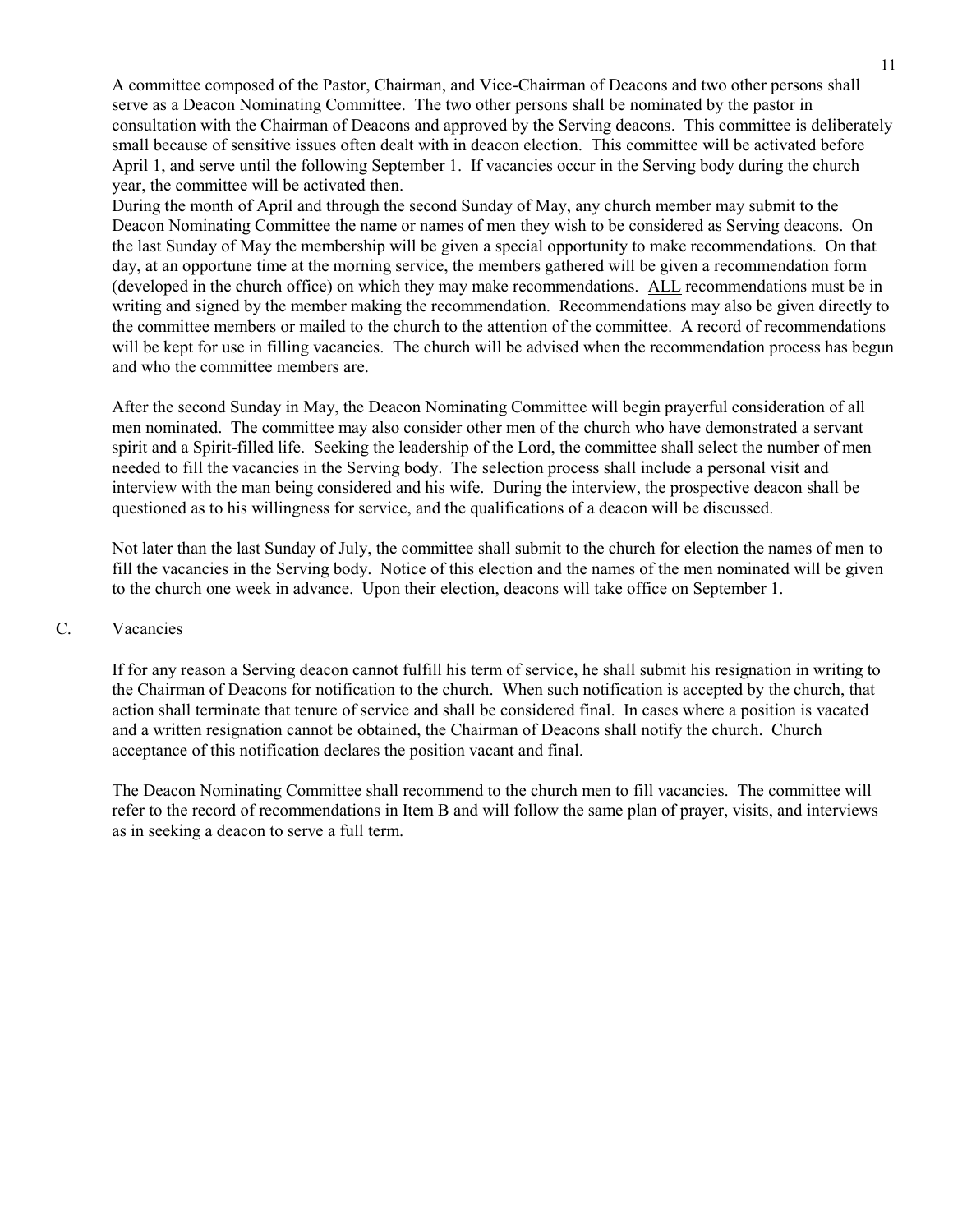# D. Minimum Standard for Service at Tabernacle Baptist Church

Before a person is selected as a deacon, the following should be considered:

- 1. A deacon must accept the Bible as the authority for personal conduct and church policy.
- 2. A deacon must meet the qualifications as set forth in I Timothy, Chapter 3.
- 3. A deacon must understand his position to be one of "Ministering Servant."
- 4. A deacon must feel that the Baptist faith is the best expression of his Christian faith.
- 5. A deacon, after expressing his personal views and finding himself in the minority, must be willing to cooperate with the decision of the majority.
- 6. A deacon must believe the teaching of I Corinthians 3:16-17, that his body is the temple of the Holy Spirit and, as such, must be holy (set apart) for the service of god. This is to commit heart, soul, mind, and strength to the guidance of the Holy Spirit.
- 7. A deacon must tithe at least one-tenth of his total income to the support of Tabernacle Baptist Church.
- 8. A deacon will be expected to support the total church program, to include his attendance in Sunday School, Discipleship Training, worship services, prayer meeting, and Deacons' meetings.
- 9. A deacon must agree to keep confidential the deliberations of the Deacons' meetings for the best interest of the church.
- 10. A prospective deacon must have been a member of Tabernacle Baptist Church for at least one year prior to the election.

# E. Duties of the Deacons

1. Duties of the Serving Deacons

The Serving deacons shall cooperate with and assist the Pastor in the administration of all the interests of the church; they shall devote themselves to the spiritual welfare of the church members and to their enlistment in active church service; they shall take active leadership in matters related to The Lord's Supper and Baptism; they shall meet at least once per month for the prayerful consideration of the state of the Church and church business, and for the general welfare of the congregation; they shall give general counsel upon request to the various church committees; they shall make such recommendations to the Church in conference as seems to them expedient. All matters of vital importance to the total church program and welfare shall be referred to the Church in conference for the final decision. .

# 2. Total Deacon Deliberations

At various times in the course of the church year, decisions of greater proportion must be made by the congregation. To assure maximum input into the decision and maximum communication throughout the membership, at the following points, all ordained Serving and Supporting deacons in Tabernacle will be invited to participate in the meetings where the decisions will be made. Each deacon attending will be allowed full discussion privileges plus one vote in the process. Serving deacons will be expected to attend meetings. The quorum requirements for Serving Deacons must be met for these deliberations to be official. Advance notice will be given of such meetings, regular or called, and the nature of the business will be announced.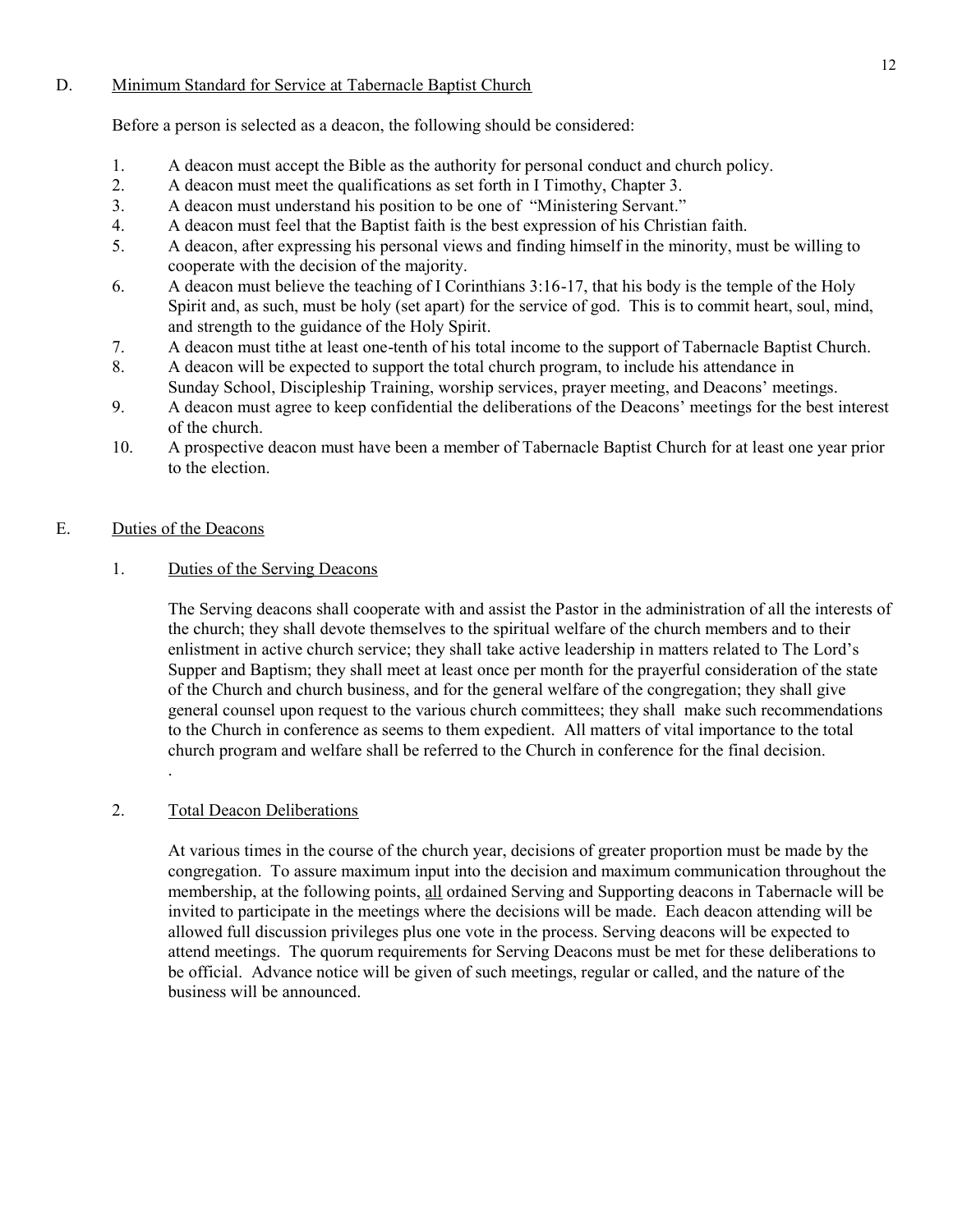The topics permitting such expanded deacon attention include:

- (a) Consideration of the annual Ministry Action Budget
- (b) The purchase of any real estate property
- (c) Any major capital expenditure not covered by the budget
- (d) Any matter related to full-time staff members
- (e) Any other matter deemed to be of such importance that a majority of the Serving Deacons may wish to broaden the base of the decision.

This larger group of Serving and Supporting Deacons will conform to the authority patterns of the deacon officers and pastor.

# F. Meetings

- 1. The regular meetings of the deacons shall be held as determined by them.
- 2. A quorum for Serving Deacons shall consist of a simple majority.
- 3. Called meetings may be announced for the Serving deacons at any time upon reasonable notice by the Chairman and/or Vice Chairman and/or Pastor. A quorum for special meetings will be a simple majority. The issue of business must be announced prior to the meeting.

# G. Election of Officers

The active deacons shall elect at their first regular meeting of each church year (in September), a Chairman, Vice-Chairman, and Secretary/Treasurer to serve during the ensuing church year.

- H. Any member of the Church desiring to appear before the Serving deacons on church business may do so by making his request known to the Chairman in writing prior to any regular or called meeting of the Serving deacons. Any member of the Church may attend any meeting of the Serving Deacons as a visitor.
- I. The Serving deacons, by majority of those present, may hold a "closed" meeting, in which case only deacons may attend. Visiting members may not enter into discussions until and unless recognized by the presiding officer. The presiding officer, in the interest of time, may limit the participation by such visitors.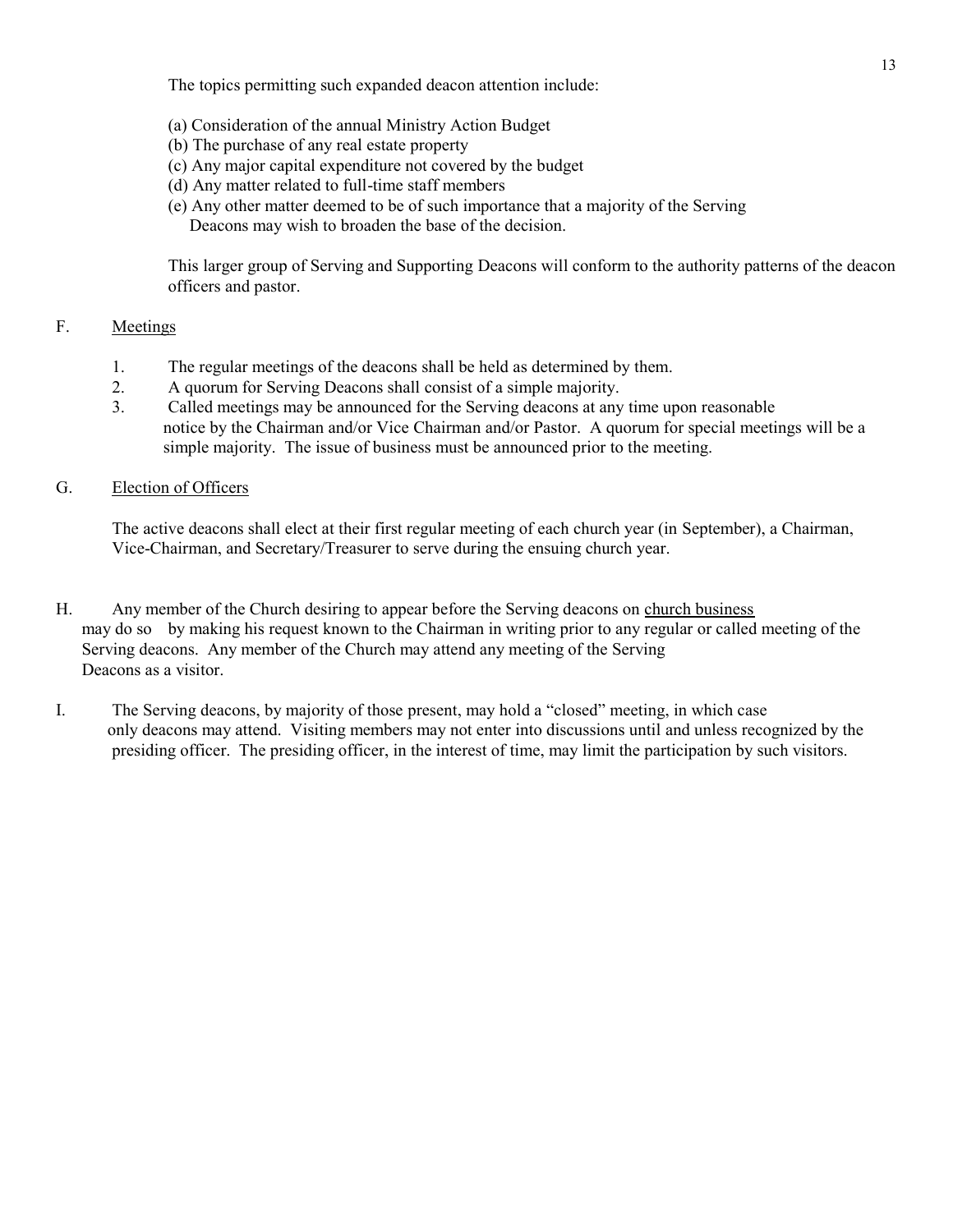# Licensing and Ordination

# A. Licensing

When a church member feels led to respond to God's call to preach the Gospel, he may desire to be licensed to the Gospel Ministry by the Church. If so, that person shall approach the Pastor with his request. The Pastor shall advise the deacons, and a procedure for inquiry will be established. The procedure will include an opportunity to talk with the individual, hear his testimony, examine his doctrine and church relationship and pray. Upon satisfactory completion of this process, the deacons shall recommend to the Church in conference that the person be licensed. When the Church so votes, the record will be noted in the church minutes, and a suitable certificate of license shall be presented to the candidate in a subsequent worship service.

This church action shall constitute legal authorization to the candidate to freely exercise his gifts of preaching under the watchcare of the church.

## B. Ordination

1. Of Ministers: Ordination to the Gospel Ministry is an event that culminates a process. The event is the investing of an individual with the functions and office of ministry. The process shall be as follows:

A candidate's ordination may be called for

- (a) By another congregation of Like Faith and Order in relation to the candidate's call to service in that congregation; or
- (b) By the Candidate himself as he embarks upon a specific and legitimate phase of his own ministry.

The first communication of a request for ordination shall be given to the Pastor. The Pastor shall then advise the deacons and work with them in the ordination procedure. The Pastor will lead in a process of preliminary investigation to determine the readiness of the candidate to proceed with ordination. Once the Pastor and deacons are satisfied that all is in order, the deacons shall recommend to the Church in conference that ordination be pursued.

When the Church so votes, steps will be taken to assemble either a Presbytery, composed solely of ordained ministers, or an Ordaining Council, composed of ordained ministers and laymen. This group shall meet at a specified time for the purpose of examining and instructing the candidate in matters of salvation, doctrine, church polity, and faith.

Upon the satisfactory completion of the examining body, the Clerk of the Body shall recommend that the church proceed with ordination.

The ordination service will be a duly announced service of worship in which the candidate will give testimony of his salvation and call to service, a sermon will be preached to the congregation, a charge given to the candidate, appropriate music will be presented, the ordination prayer will be prayed, and all ordained persons present will participate in the laying on of hands. Afterward, the candidate shall be presented a Bible, a Certificate of Ordination, and the right hand of Christian fellowship by all persons present.

Ordination credentials are given by the Church in consistent relationship with the Articles of Faith of the Church. These credentials are only valid within the framework of Gospel ministry as performed by New Testament congregations of Like Faith and Order.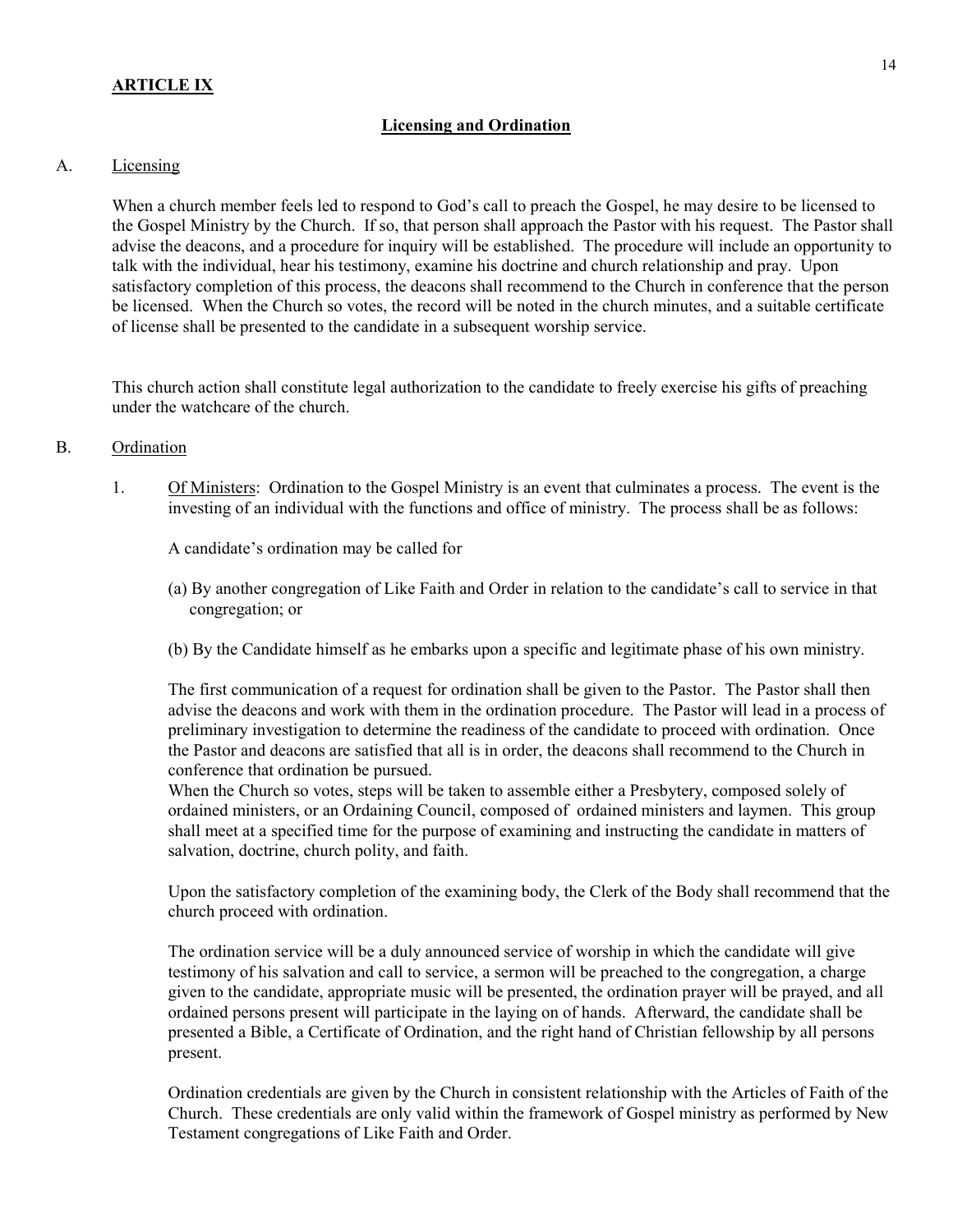## 2. Of Deacons

Ordination to the Deacon Ministry is an event that culminates a process. The event is the setting apart of an individual to the servant ministry of the New Testament office of deacon.

A candidate's ordination shall be called for by the Church upon his election to serve as a Serving deacon. Once elected, the process leading to ordination shall include:

(a) A period of time in which the deacon-elect will receive personal instruction on the Biblical material relating to that office, as well as a time of prayer, personal cleansing, and spiritual preparation.

(b) A meeting of the Ordaining Council, to include ministers and deacons, for the purpose of examination and further instruction, and a

(c) A Service of Ordination. This shall be a duly announced worship service to include hymns, prayers, the Candidate's testimony, charges to the Candidate and the Church, the ordination prayer, and the laying on of hands by all ordained persons present.

# ARTICLE X

# Meetings of the Church

## A. Worship Services

Primary meetings of the Church are gatherings for worship. Regular worship services will be maintained on Sunday mornings and evenings. Regular prayer and praise meetings will be maintained on Wednesday evenings.

The Church will conduct other meetings for worship, prayer, praise, instruction, ministry and evangelism as determined by the congregation or the pastor.

When the Church meets for worship, no other scheduled meetings, official or unofficial, shall take place at the church, in order to give rightful priority to worship. For any meetings of church members to be considered official, the meeting must take place on church property or be scheduled on the church calendar.

## B. Organizational Meetings

Regular meeting times of the organizations shall be as approved by the Church. Each organization and service program is, however, encouraged to be flexible in scheduling activities so as to be most accessible to potential participants.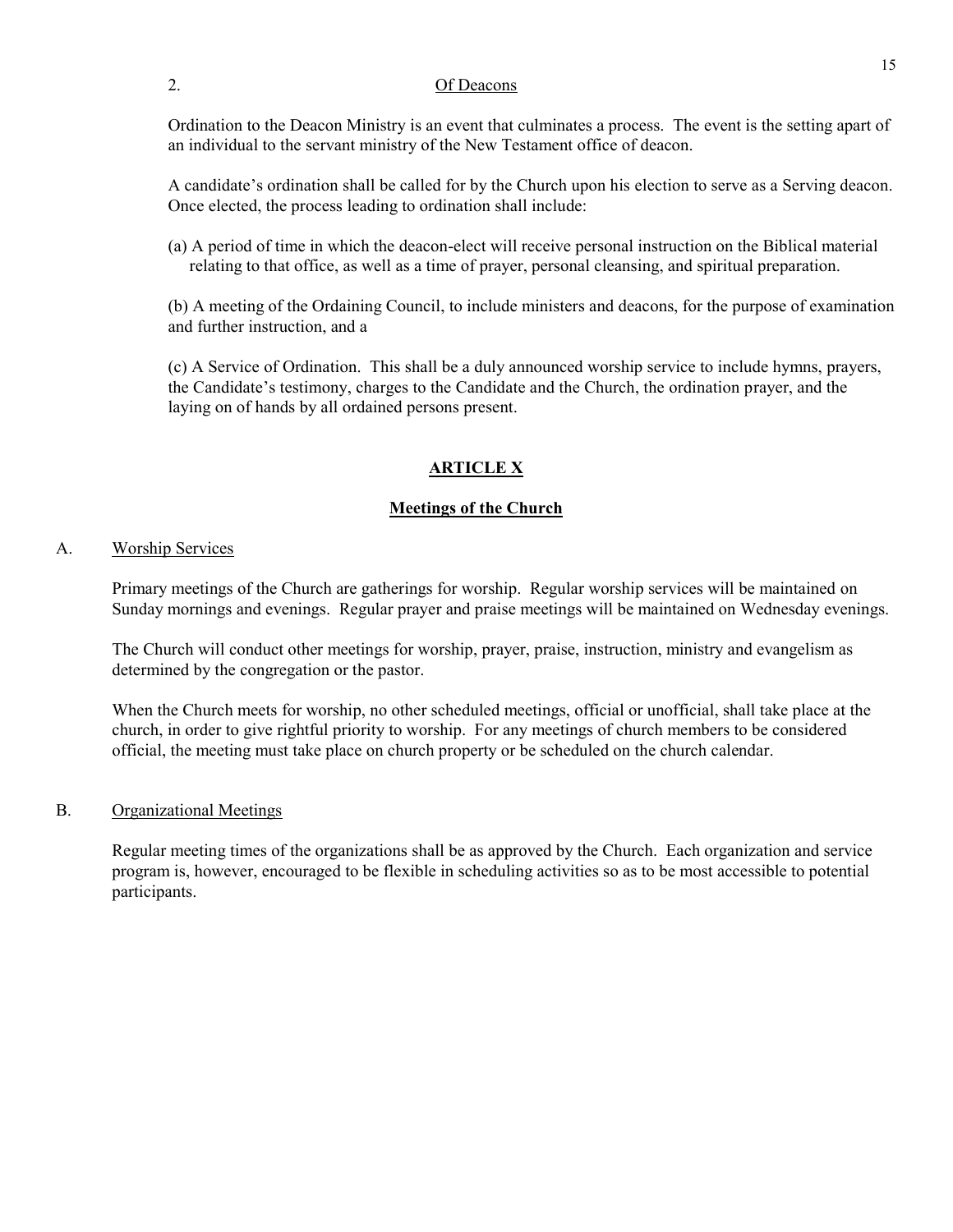# **ARTICLE XI**

# Church Conference or Business Meeting

## A. Regular Conference

The regular conference or business meeting of the church membership shall be Wednesday night after the second Sunday of October, January, April, and July. This meeting date may be changed by a majority vote of members present at any regular conference meeting, but the new meeting date selected must be at least three weeks from the meeting date at which such change is voted.

The Church may be called into special conference at any regular Sunday morning or Sunday evening service or any regular Wednesday evening service by the Pastor or Chairman of Deacons.

All motions, resolutions, or other actions pertaining to any business matter brought up or handled at any conference or business meeting of the church membership must receive a majority vote of those members present in order to be passed or to represent the action of the Church.

MODERATOR OR PRESIDING OFFICER: At all business meetings of the Church, the Moderator shall be the Pastor. In case the Pastor is absent or disqualifies himself, or if the Church is without a Pastor, then the Chairman of Deacons shall act as Moderator. If both the Pastor and Chairman of Deacons are absent or if both disqualify themselves, then the members present may elect a temporary Moderator.

The Moderator may, at his discretion, refer to the Serving deacons any matter he considers controversial. Such a matter cannot then be brought upon the floor of any church conference until the Serving deacons have had an opportunity to discuss the matter at their next meeting. After the next regular meeting of the Serving deacons, whether or not the Serving deacons make any recommendation regarding the matter at issue shall be brought before the church for consideration and/or vote.

## B. Called Business Meetings

Special business meetings may be called by the Pastor or Chairman of Deacons by announcement at least one week prior to the date set for the same and notice published for the membership giving items to be considered. Only published items can be voted upon at such meetings.

# ARTICLE XII

# **Quorum**

The members of the Church present at any regular business meeting of the church or special meeting, duly called and announced, shall constitute a quorum of the Corporation.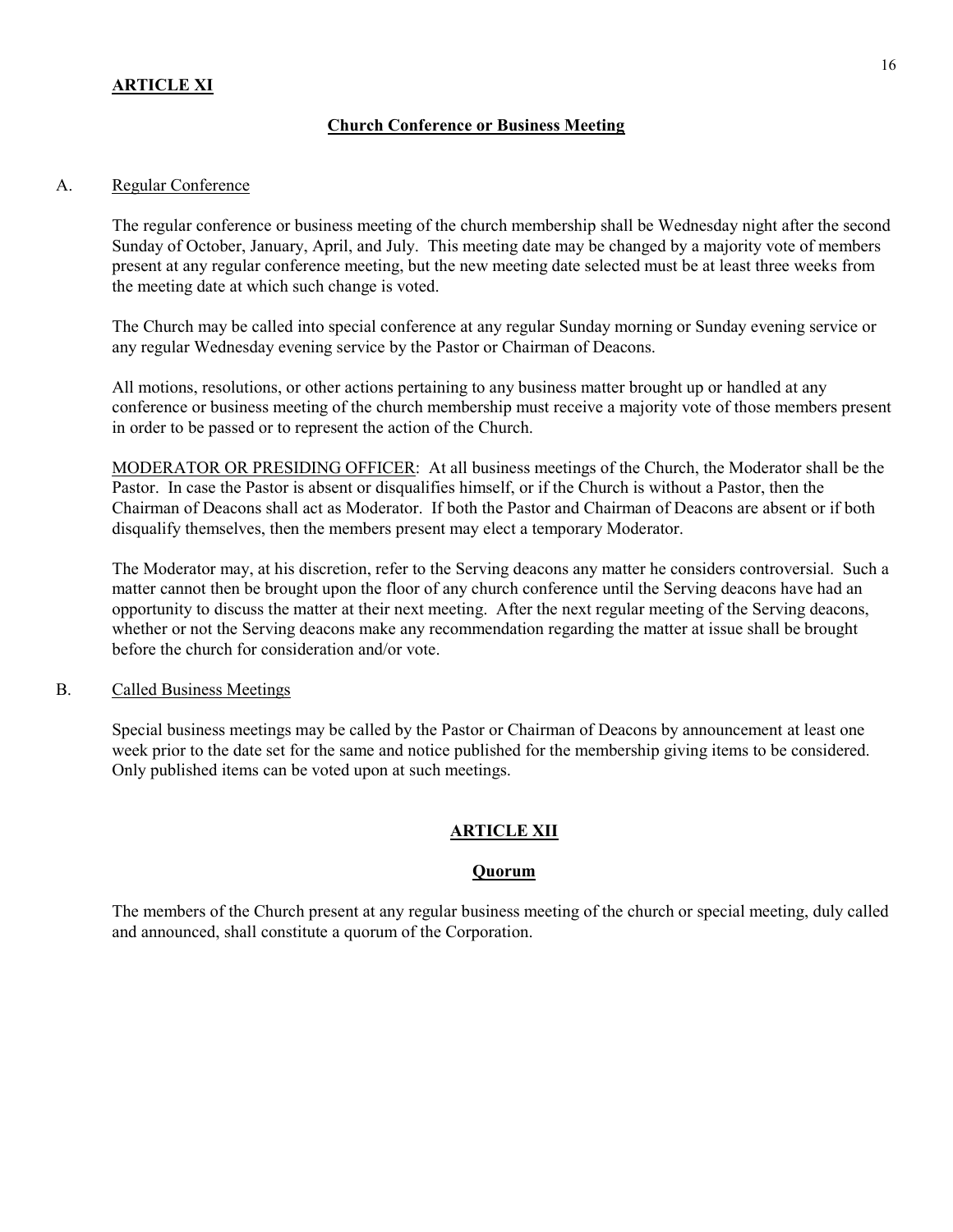# ARTICLE XIII

## **Ordinances**

In accordance with its Statement of Faith, Tabernacle Baptist Church will observe two ordinances, Baptism and The Lord's Supper.

- A. Baptism shall be observed as a meaningful part of the church's worship service as soon after the candidate's acceptance for membership as can be reasonably scheduled. While the Pastor will normally baptize candidates, other ordained ministers may assist with or baptize candidates as determined by the Pastor or church body.
- B. The Lord's Supper shall be observed at least quarterly for the entire membership and at such other times as may be fitting for its observance. All persons who have accepted Christ as Saviour and who have publicly professed their faith in Him through believer's baptism and have membership in a New Testament Church will be invited to partake of The Lord's Supper.

# ARTICLE XIV

## Rules of Order

At all meetings of this church membership and at all meetings of the deacons and at all meetings of any of the other organizations or committees of this church, Robert's Rules of Order, Newly Revised, shall apply and govern except as otherwise provided in these Bylaws.

# ARTICLE XV

## Amendments

These Bylaws may be amended by a majority vote of those voting, there being a quorum present as heretofore provided, at any regular or duly called business meeting of the Church, provided that notice of any proposed amendment and the form of the amendment have been published and given to the members two weeks prior to the meeting at which said proposed amendment is to be presented. Final action taken on amendments shall be published and distributed to the membership.

# ARTICLE XVI

## Interpretation

Any questions concerning interpretation of intent or purpose of any portion of these Bylaws will be referred to the deacons for clarification.

# ARTICLE XVII

# Effective Date

The foregoing Church Bylaws, upon adoption by the Church in regular or called conference at which a quorum is present, shall become effective immediately, and shall supersede any other set of Bylaws which has been previously adopted.